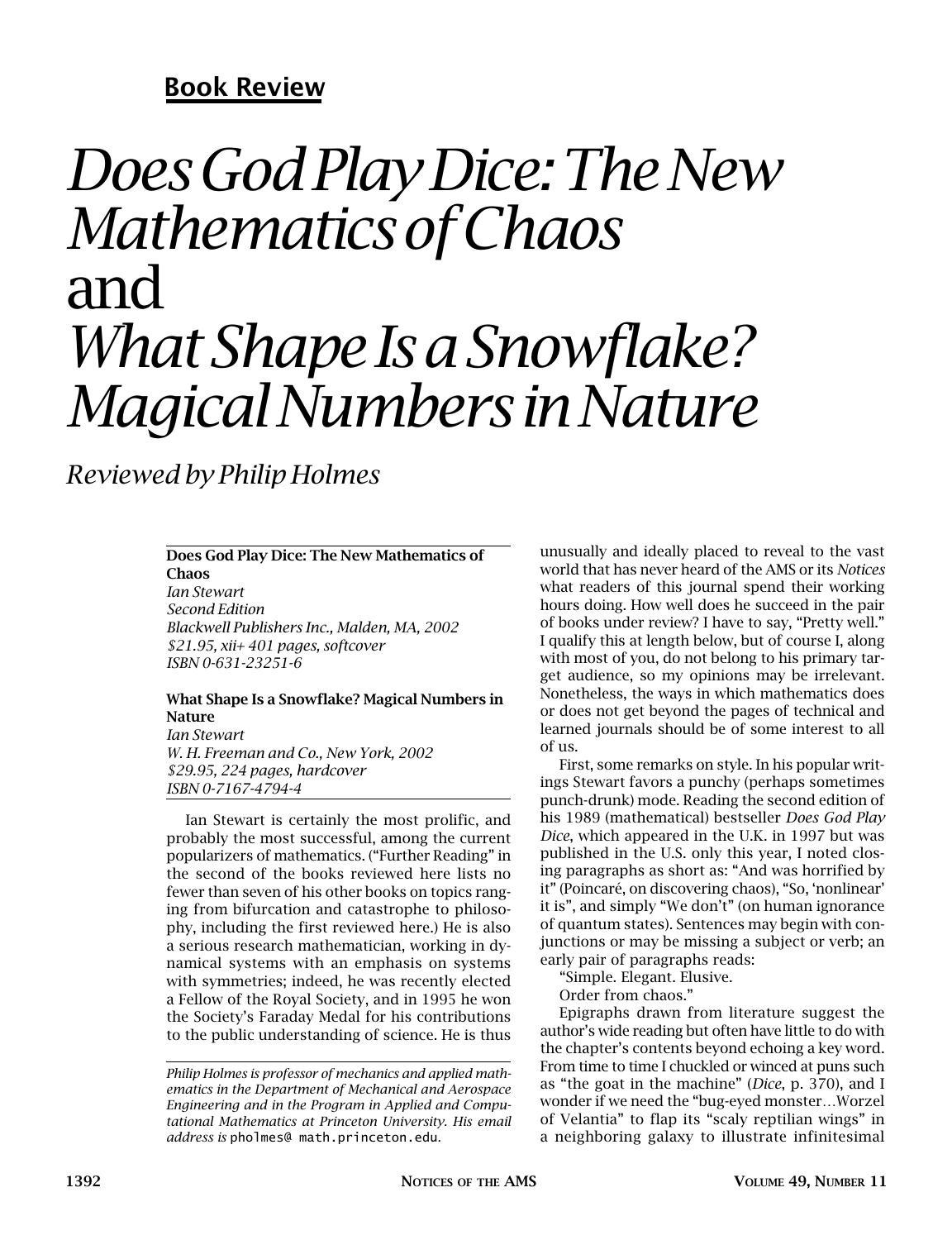perturbations (p. 52), or "Mummy Bear" to complain that "someone's been iterating [her] Poincaré map" (p. 106). On the other hand, some of the oneliners really do hit the mark: "On any exponential curve, yesterday is invisible and tomorrow is explosive" (p. 131).

So, I don't always warm to the style. But I had to get this out of the way. For these *are* pretty good books. At least, the first is.

### **Does God Know the Initial Conditions?**

The second edition of *Does God Play Dice* adds three new chapters (14–16), on prediction and control of chaos, and quantum mechanics and chaos. There are a few updates elsewhere, but the rest of the

book remains, according to the preface, "virtually untouched." (Alas, the poor quality of some figures is also untouched, a constraint evidently imposed by the publishers.) For those who missed the first edition of this account of the mathematics and applications of dynamical systems theory, I shall outline the contents as I comment on them.

Chapter 1 opens with the Newtonian universe and Laplace's remark from his *Philosophical Essays on Probabilities* that for an intellect knowing the equations of motion and initial conditions of "Nature…nothing would be uncertain; and the future…be present before its eyes" (I paraphrase). Stewart then

exhorts the reader to iterate the quadratic function  $x \mapsto kx^2 - 1$  on a calculator (I am among the laptopless few who still carry them) and thereby convince himself that, for certain values of *k*, the future is not quite so clear. This quickly gets one involved.

Two historical chapters exploring deterministic and probabilistic equations and laws follow, leading to "The Last Universalist". Here there is a fairly good account of Henri Poincaré's work on the planar, restricted, circular, three-body problem (*not*, as Stewart states, Hill's problem, which further simplifies the system by moving one of the primaries to infinity) and of Poincaré's entry [8] to the prize competition sponsored by King Oscar II of Sweden and Norway. This work essentially founded the modern theory of dynamical systems and led in turn to the rich and disorganized riot of nonlinear dynamics and chaos theory that is Stewart's subject. The historical study by June Barrow-Green [2], which he mentions but does not cite, gives considerably greater detail for those interested.



In Chapters 5 and 6 the book begins to engage its subject more substantially, with a rather good discussion of the dynamics of a simple pendulum from a phase-space and energy-conservation perspective, moving on to general phase spaces, invariant sets, and strange attractors, using a mod 10 version of the solenoid mapping to illustrate chaos and sensitive dependence on initial conditions. This avoids introducing mod 2 arithmetic, as in the usual discussions of symbolic dynamics and coding for quadratic-like maps. The mathematical foundations thus sketched, Stewart discusses weather forecasting and Edward Lorenz's nowfamous 1963 paper [4], although he does not cite Lorenz's own delightful book [5] (developed from lectures given at the University of Washington in

> the early 1990s), which, while it does not have the range of the one under review, in some respects does a better job and in any case retells the story of Lorenz's discoveries from his own viewpoint.

> Chapter 8 returns to sketching more of the basic ingredients of chaotic dynamics: stretching and folding in phase space, Stephen Smale's horseshoe map and historical developments that motivated it, the work of physicists such as Hénon and Chirikov, and the logistic map (reprise). Chapter 9 considers turbulent fluids and notes the Ruelle-Takens paper [9], another landmark, and the key experiments of Swinney and Gollub revealing that these ab-

stract ideas really are relevant in practice. Feigenbaum's discovery of universal scaling in cascades of period-doubling bifurcations and his proposal that renormalization methods account for it appear in Chapter 10. At this point "Feigenvalues" are inevitable, as will be "Mandelbrots" in the discussion of complex-analytic dynamics and fractals in Chapter 11, appropriately titled "The Texture of Reality". Here as throughout the book science (mostly physics) and mathematics are nicely interwoven, although the lack of precision makes the discussions of fractal structures in phase space (attractors) and in the physical space of mixing fluids somewhat confusing.

Stewart returns to astronomy (the chaotic rotation of Hyperion, a Saturnian satellite) and Hamiltonian mechanics in Chapter 12 and moves on to biology in Chapter 13, with sketches of dynamical population and disease models and of the entrainment of oscillators with reference to cardiac dynamics. Apart from the final chapter (portentously titled "Farewell, Deep Thought"), this is where the first edition ended.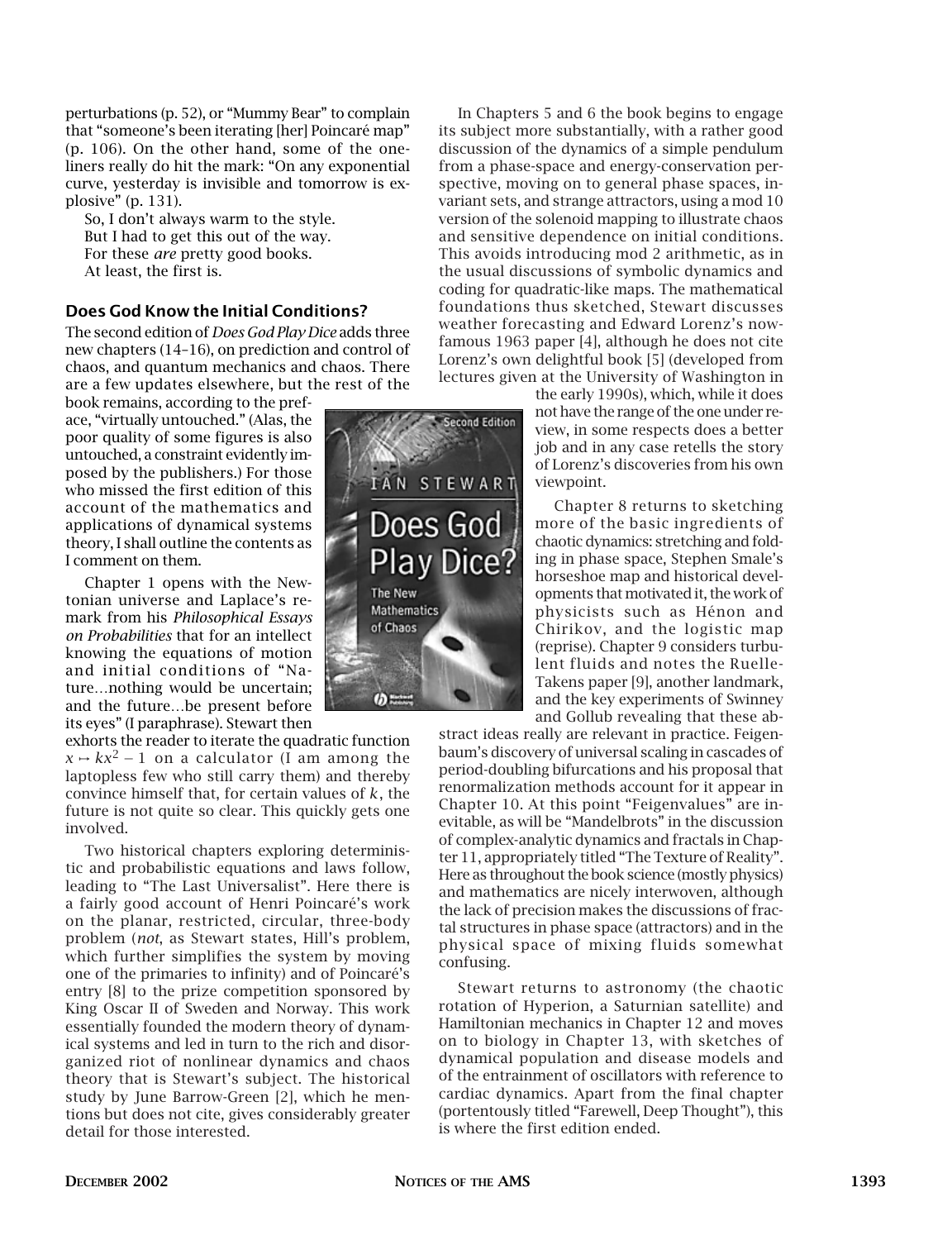The first of the three additional chapters concerns prediction in chaotic systems. After again making the important distinction between the real world and (mathematical) *models* of (parts of) it, Stewart returns to sensitive dependence and Liapunov exponents and shows that short-term prediction is possible. He mounts a spirited defense of academic life and pure research and ends with a lengthy description of an industrial project on which he and his colleagues at the University of Warwick consulted for a U.K. manufacturer of coil springs, prompting the building of a prototype "coilability" testing machine that uses phase-space reconstruction methods to improve predictability.

In the second he describes the control of chaos work due to Ott, Grebogi, Yorke, et al. This has

already received a fair bit of notice in the scientific press, although, contrary to some impressions, nonlinear control theory was a flourishing subject before their work appeared (albeit largely confined to electrical engineering departments). Again, applications—to steering space missions and to cardiac pace-makers—are included.

Stewart admits that his third new chapter, on quantum mechanics, is "much more speculative," and indeed it is. Here he enlarges on five pages from the final chapter of the first edition, sketching familiar puzzles

associated with interpreting the physical meaning of QM (Bell's inequality and the Einstein-Podolsky-Rosen paradox) and arguing that sensitive dependence of underlying *deterministic* processes, as exemplified in throwing a die, might lie behind quantum indeterminacy. The discussion remains pretty vague, and Stewart does not convince me that dynamical systems theory will elucidate quantum mechanics much more than Roger Penrose manages to illuminate the role of quantum mechanics in consciousness [7].

The closing chapter has been expanded to include sections on scientific theories and why the reductionist viewpoint beloved of fundamentallaws-style physicists is not necessarily appropriate to understanding complex systems. In an annoying but provocative figure, between the longsought "theory of everything" and "nature", Stewart interposes Chris Langton's cellular automaton "ant country" with its emergent behavior and uses this to plead for a series of "levels of description." Unfortunately he does not cite what is still one of the finest comments on the failings of reductionism: Philip Anderson's wonderful 1972 article in *Science* [1].

The editing is occasionally careless. For example, on page 350 the conjectured existence of "technically 'nice' invariant measures" is mentioned in passing, as if the reader were expected to take this in stride, but four pages later we are cautioned "for theoretical understanding [to] appeal to things known as 'invariant measures', which are very similar to probabilities." I noted numerous minor and a few more serious misleading or incorrect statements, including persistent errors from the first edition. On page 186 the spacing of successive perioddoubling bifurcations is said to *increase* by a factor of about four, when *decrease* is intended. On page 291 an italicized *not* inverts the intended

> sense (that one is trying to shoot down the suggestion that chaos *does* fit the data). In Chapter 5, discussing a nice example of a mechanical system with a higherdimensional phase space, the bicycle, Stewart notes that the five main moving parts require five position and five velocity variables to characterize the dynamical state. An engineer calls this five degrees of freedom, not ten. He gets the terminology wrong in the text on page 81 but right in the picture on page 82. A trivial point perhaps, but then he appeals to the bicycle again in discussing Liouville's 2*n*-volume conservation theorem for (canonical) Hamiltonian systems. The

problem here is that this lovely result does *not* apply to steerable wheeled vehicles such as bicycles, which are *non-holonomically* constrained, are not canonical, and can exhibit asymptotic stability with respect to some variables, corresponding to phase-space contraction, even while energy is conserved [6]. In a popular book it is fine to omit obsessive technical detail, but in this case imprecision misleads.

Such complaints aside, this is a lively and broad introduction to a fascinating field of research in which mathematicians and scientists of all kinds are once more interacting in a manner almost worthy of the eighteenth and nineteenth centuries. Stewart ties his story together well with examples and leitmotivs spanning the chapters. And, as I've noted, he interweaves mathematics and science, theory and experiment, ideas and human actors in a manner appropriate to the subject and provides much of the solid science missing from James Gleick's entertaining account [3]. He may sometimes frustrate, but he almost always informs and provokes.

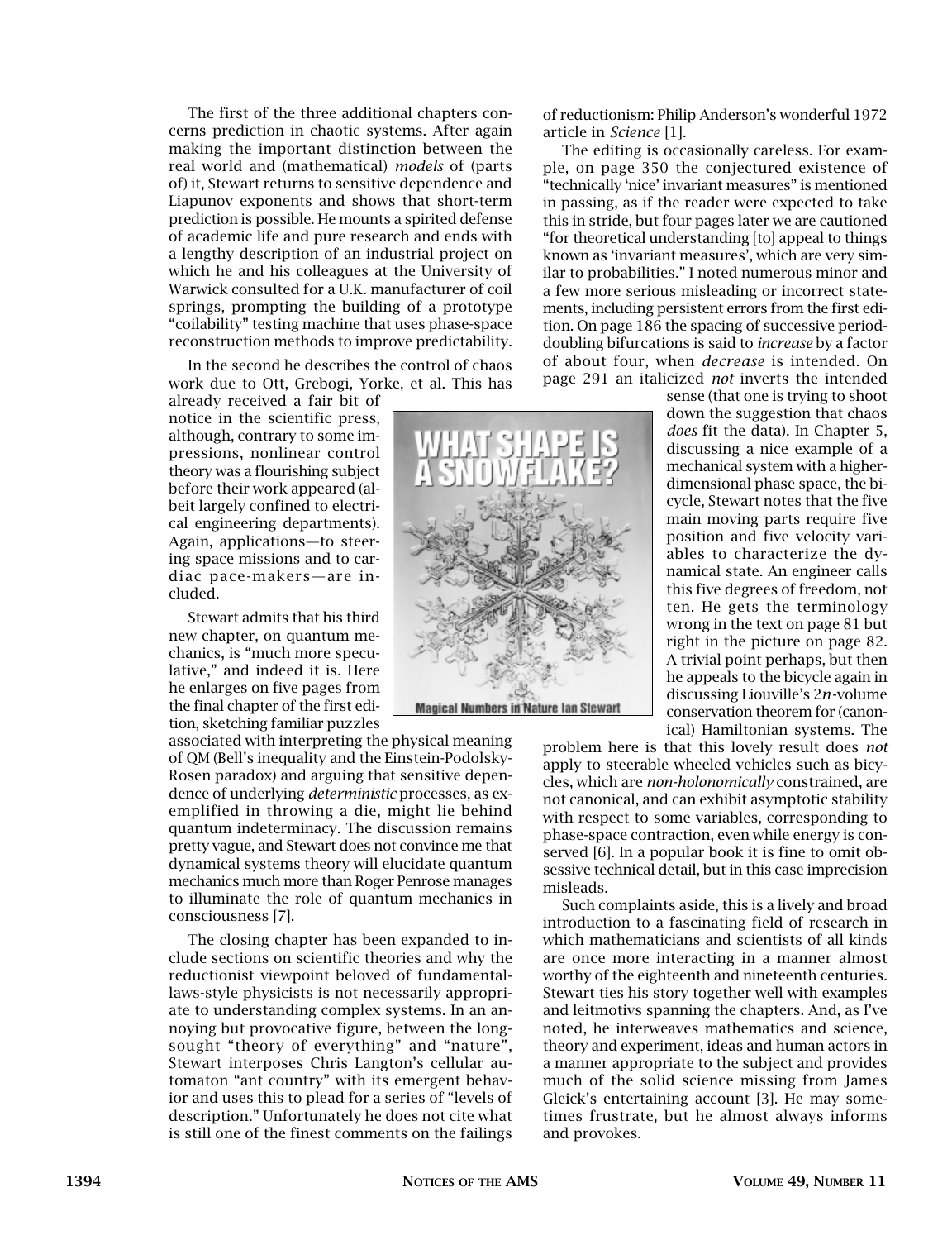*Does God Play Dice* is aimed at nonmathematicians and nonscientists, and, as I've argued, it does a good job of conveying the main ideas and excitement of a relatively new field to a general audience. It can also be read with profit by mathematicians and even by specialists in dynamical systems. *What Shape Is a Snowflake* is much more of a coffee table book, with attractive photographs of things natural and manmade on almost every page. It is basically a rumination on patterns and symmetries in nature and as such covers some of the same ground as Marty Golubitsky's books with Stewart and Mike Field [11].

*Snowflake* contains sixteen short chapters organized into three parts: Principles and Patterns, The Mathematical World, and Simplicity and Complexity. The investigation starts and ends with snowflakes but visits a vast range of patterns and environments in between, including "Order in Chaos", a twenty-page précis of *Does God Play Dice*. Each chapter is in turn divided into 1–3 page segments, with text and extensively captioned color and line illustrations intermingled in a busy fashion. The result is that the story proceeds on two levels: in the main text and in the pictures and captions (like a *Scientific American* article). One could therefore skim by just looking at the pictures and reading their captions and pick up the main ideas without ever dipping into the text. The text, in fact, adds less than one might hope, for the treatment is rather superficial.

Mathematical ideas and applications are again interwoven, but the short sections mean that each little nugget is rapidly followed by another. One-, two-, and three-dimensional patterns; crystal lattices; spots and stripes on animal coats; waves in sea, sand, and cloud; scales in animal size and music; seashell patterns; spirals of sunflower seeds, chemical reactions, and hurricanes; space-time footfall patterns of animal gaits (a topic that Stewart, Golubitsky, and Jim Collins have studied in detail); fractals, image compression, and seashells (again); chaos and cosmology follow in dizzying succession. A rich and wonderful series of snapshots is presented in an engaging manner, and we are told over and over that the patterns "are a consequence of simple mathematical rules" (caption, p. 125). Names are dropped (Turing's reaction-diffusion systems, p. 164), but things move so fast that specific "rules" are rarely vouchsafed. The discussions of symmetry breaking on pages 152–5, of fractals on pages 158–63, of intrinsic geometry and the universe in Chapter 15, and the closing explanation of snowflake forms of Chapter 16 are notable exceptions, but the blur of images tends to obscure the main message: that fundamental mathematical principles (the symmetries of Euclidean space, for example) determine a catalog of what we *expect* to see, while physical laws and the mathematical models encoding them determine what we actually *do* see. Stewart stresses that mathematics helps us idealize and hence better understand the world, but this could have been a deeper and stronger book had he applied his considerable talents to explaining some elements of his own professional interests—normal form theory and bifurcation with symmetry—thereby revealing more of the "underlying mathematics."

Not only does the mathematics remain largely implicit, but many of the images that appear in the illustrations are incompletely identified, although some are acknowledged. For example, Constable's painting *The White Horse* (now in the Frick Collection, New York), which is reproduced unnamed on page 101 in connection with a discussion on mathematics and beauty, is mysteriously credited to "Geoffrey Clements". Specificity is thereby lost, and it begins to seem as if the book was partly composed by graphic artists in the publishing house.1 In the discussion of Penrose tilings and quasicrystals in Chapter 7, for instance, the former are nicely illustrated, but inclusion of electron micrographs (or their Fourier transforms) of quasicrystals would have demonstrated the link more strongly. In summary, the book *looks* very attractive, but with properly integrated illustrations and a more modest range of phenomena treated at greater length, the story could have been made tighter and clearer.

So, while it would make a nice gift for a nonscientist friend or relative who will enjoy the pictures and wonder at the range of phenomena touched on, this book is at best an appetizer. Others, including *Does God Play Dice* and [11], will be needed to appreciate the work of mathematicians and scientists in understanding those phenomena.

In closing, I must confess that I'm not an entirely unbiased reviewer, since Florin Diacu and I have also taken aim at that elusive quarry, the intelligent layperson. Moreover, Ian Stewart reviewed our book [10], praising the story but faulting our "attempt to explain the mathematics at an advanced technical level." (I tend to agree that we probably *did* tilt too far in that direction.) In these books Stewart avoids the details and moves from subtopic to subtopic in an attractive way. One can safely put down either of them without losing the thread. We took a more pedestrian approach. Boooring? Maybe.

Ian isn't.

<sup>1</sup>*Ian Stewart confirms that this is the case: the images and layout were handled by Ivy Press, a "packager" that set the book for the publishers. Copyright laws and licensing agreements evidently determined how pictures were acknowledged. Realities of trade publishing!*